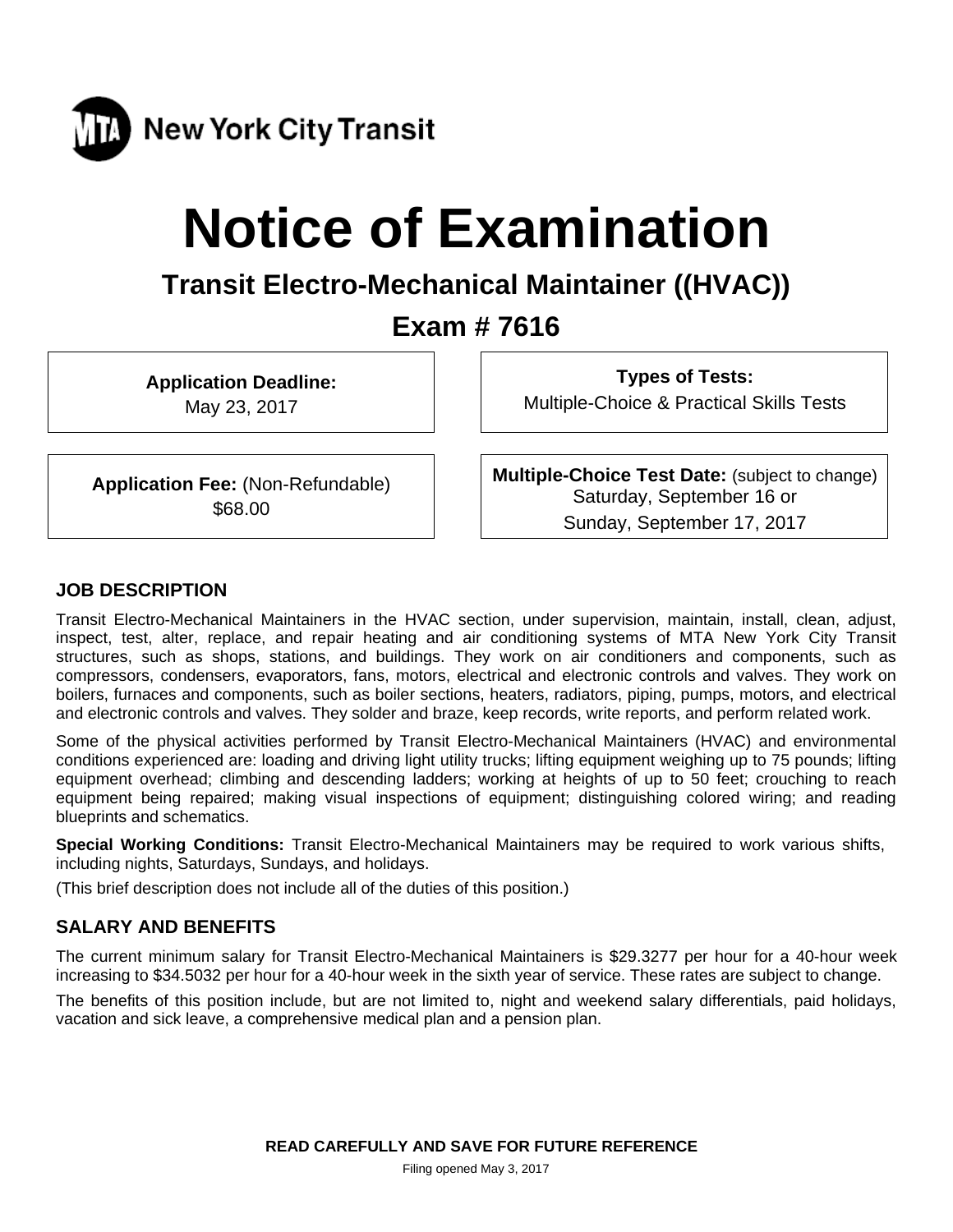# **HOW TO QUALIFY**

**Education and Experience Requirements:** By the **last day of the Application Period,** you must meet one of the requirements in "1", "2" or "3" below:

- 1. Completion of a four-year, full-time apprenticeship in a mechanical or electrical trade, such as in the construction, repair and maintenance of elevators, escalators, pumps, fans, compressors, air conditioning and/or heating systems, recognized by the New York State Department of Labor, the U.S. Department of Labor; or any apprenticeship council that is recognized by the U.S. Department of Labor; **or**
- 2. Three years of full-time satisfactory experience at the journey level (i.e., fully-trained, knowledgeable, proficient and competent *mechanic*) in one or a combination of the following areas:
	- a. The installation, maintenance and repair of heavy duty electro-mechanical equipment, such as pumps, ventilating fans, air compressors, sewage ejectors, cranes and related electro-mechanical controls and motors; or
	- b. The installation, maintenance and repair of heavy duty electrical equipment, such as generators, motors, rectifiers, and transformers; or
	- c. The maintenance, overhaul and installation of heavy duty pneumatic or hydraulic equipment, gasoline or diesel engines, and their components; or
	- d. The installation, repair and maintenance of industrial, commercial or domestic air conditioning units, or commercial refrigeration equipment, or heating systems in buildings, and the electrical controls and wiring for such equipment; or
	- e. The construction, installation, maintenance and repair of elevators and escalators, and their components; or
- 3. Two years of full-time satisfactory experience at the journey level as described in paragraph "2." above, plus completion of one of the following listed below **before obtaining your journey-level experience**:
	- a. Two years of full-time satisfactory experience performing work described above as a mechanic's helper, apprentice or trainee; or
	- b. Graduation from a recognized trade school or technical school, with a major course of study in electromechanical, electrical or electronic technology, or a closely related field totaling 600 hours; or
	- c. Graduation from a vocational high school, with a major course of study in electro-mechanical, electrical or electronic technology, or a closely related field; or
	- d. An associate degree or a higher-level degree, from an accredited college or university with a major course of study in electro-mechanical, electrical or electronic technology, or a closely related field.

Vocational high school, trade school or technical school education must be approved by a State's Department of Education or a recognized accrediting organization. College education must be from an accredited college or university, accredited by regional, national, professional or specialized agencies recognized as accrediting bodies by the U.S. Secretary of Education, and by the Council for Higher Education Accreditation (CHEA).

Qualifying part-time experience will be credited on a pro-rated basis.

**Some examples of unacceptable experience include:** residential or commercial lighting and wiring; office machine repair; repair of home appliances such as refrigerators, freezers, toasters, home ovens, microwave ovens or vacuum cleaners; and installation and/or repairs of radios, audio equipment, video equipment or computer hardware.

You may be given the multiple-choice and practical skills tests before we review your qualifications. You are responsible for determining whether you meet the qualification requirements for this examination prior to submitting your application. If you are marked "Not Qualified," your application fee will **not** be refunded and you will **not** receive a score.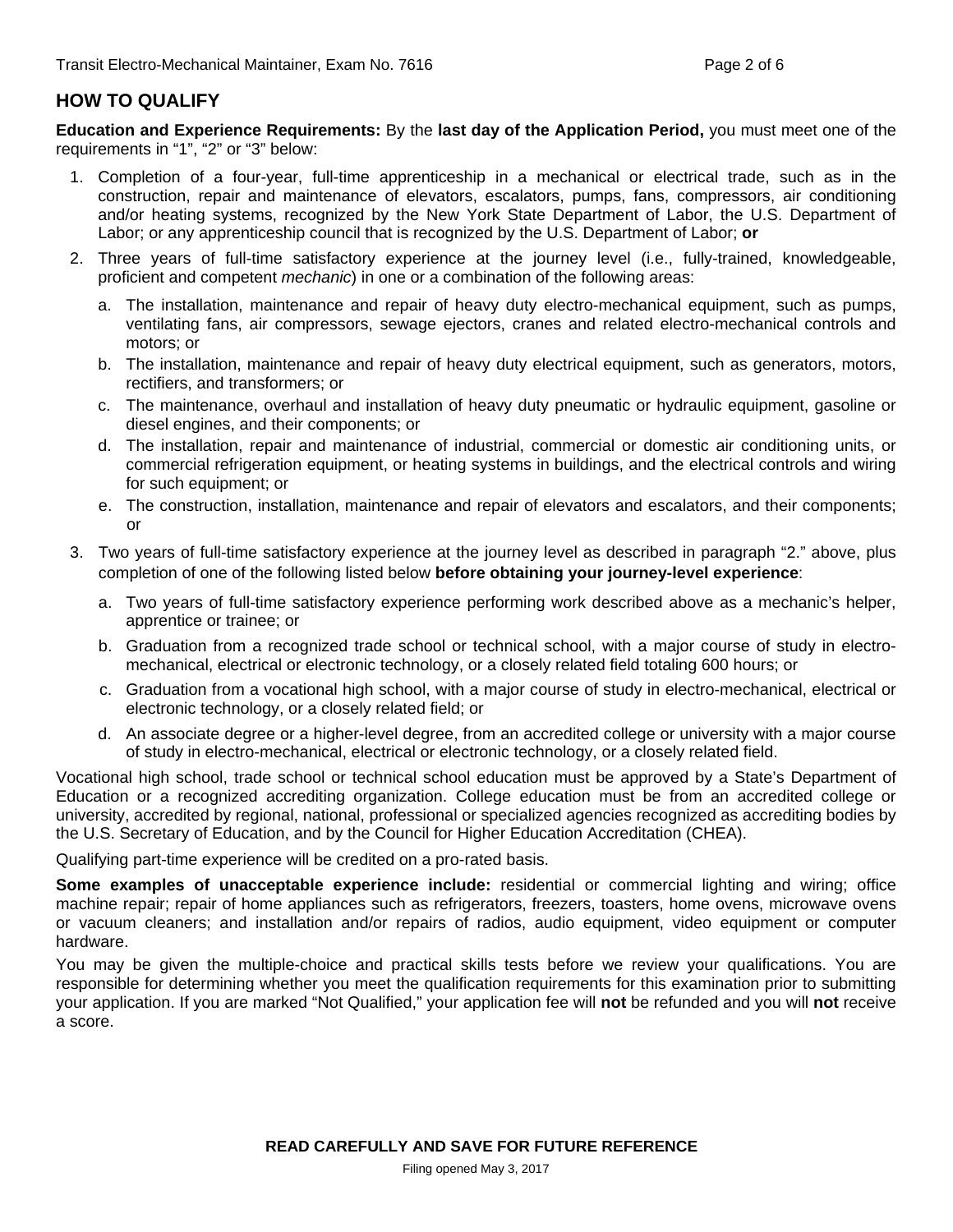# **REQUIREMENTS TO BE APPOINTED**

**Driver License Requirement:** At the time of appointment, you must have a Motor Vehicle Driver License valid in the State of New York with no disqualifying restrictions that would preclude the performance of the duties of this title. If you have serious moving violations, a license suspension or an accident record you may be disqualified. This license must be maintained for the duration of your employment in the title.

**Drug Screening Requirement:** You must pass a drug screening in order to be appointed.

**Residency:** New York City residency is not required for this position.

**English Requirement:** You must be able to understand and be understood in English.

**Proof of Identity:** Under the Immigration Reform and Control Act of 1986, you must be able to prove your identity and your right to obtain employment in the United States prior to employment with MTA New York City Transit.

# **HOW TO OBTAIN AN APPLICATION**

During the application period, you may obtain an *Application* for this examination online at http://www.mta.info/nyct/hr/appexam.htm or in person at the MTA New York City Transit Exam Information Center as indicated below:

**MTA New York City Transit Exam Information Center:** Open Monday through Friday, from 9 AM to 3 PM, in the lobby at 180 Livingston Street, Brooklyn, New York. Directions: take the A, C, F or R trains to the Jay Street-Metro Tech Station, or the 2, 3 or G train to the Hoyt Street Station.

# **REQUIRED FORMS**

- 1. **Application:** Make sure that you follow all instructions included with your *Application*, including payment of fee. Save a copy of the instructions for future reference.
- 2. **Education and Experience Test Paper:** Write your social security number in the box at the top of the cover page, and the examination title and number in the box provided. This form must be filled out completely and in detail for you to receive your proper rating. Keep a copy of your completed Education and Experience Test Paper for your records.
- 3. **Foreign Education Fact Sheet (Required only if you need credit for your foreign education for this examination):** If you were educated outside the United States, you must have your foreign education evaluated to determine its equivalence to education obtained in the United States. The services that are approved to make this evaluation, as well as instructions on how to submit this evaluation are listed in the Foreign Education Fact Sheet included with your application packet. When you contact the evaluation service, ask for a "document-by document" (general) evaluation of your foreign education.

# **HOW TO SUBMIT AN APPLICATION AND PAY THE APPLICATION FEE**

If you believe you meet the requirements in the "How to Qualify" section, **you must apply by mail**.

MTA New York City Transit will **not** accept applications in person.

#### **Applications by Mail must:**

- 1. Include all of the required forms, as indicated in the "Required Forms" section above.
- 2. Be postmarked by the last day of the application period.
- 3. Be mailed to the address in the "Correspondence" section of this notice.
- 4. Include the appropriate fee in the form of a money order.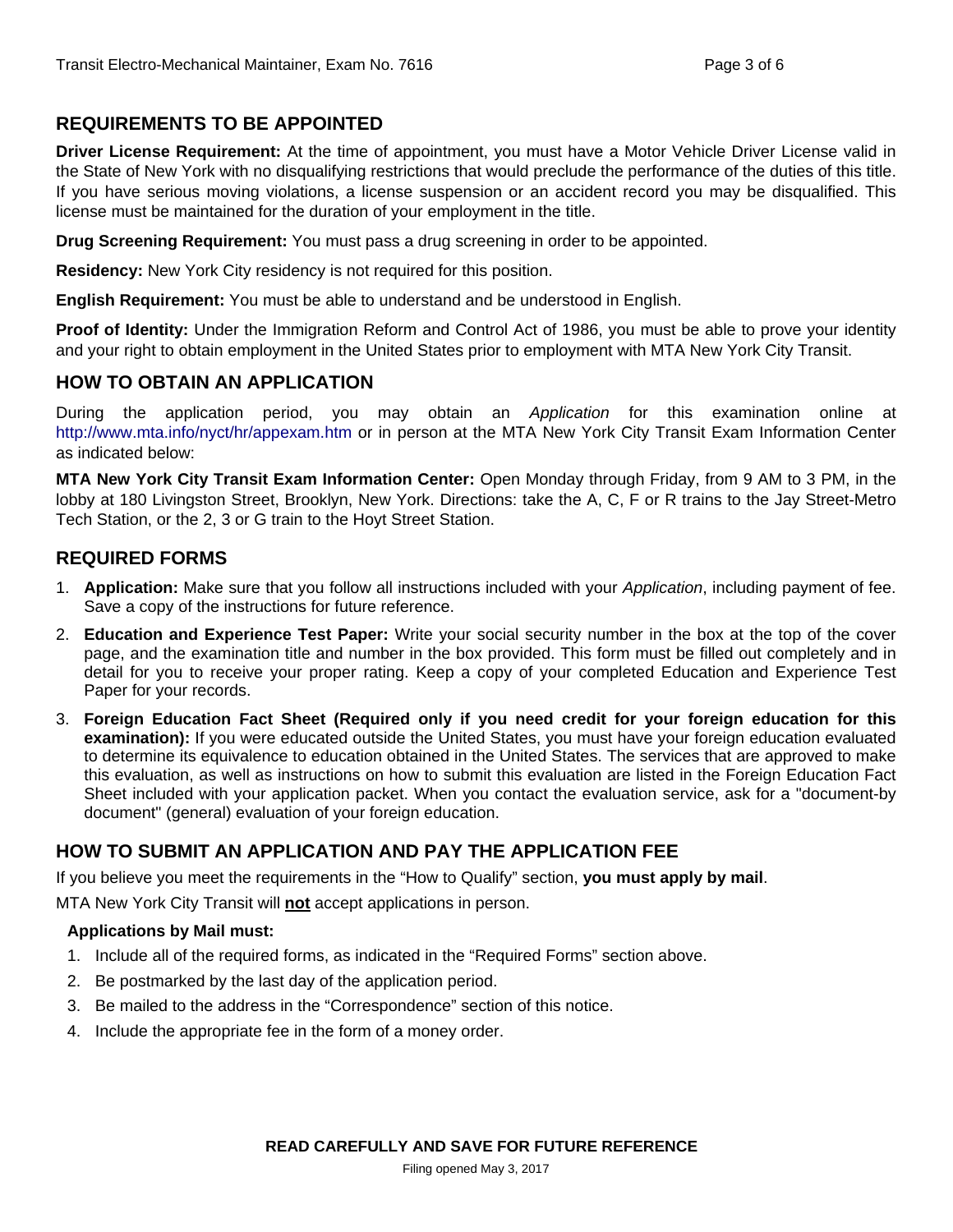# **HOW TO SUBMIT AN APPLICATION AND PAY THE APPLICATION FEE (continued)**

#### **The Money Order (Postal Money Order Preferred) must:**

- 1. Be made payable to MTA New York City Transit.
- 2. Be valid for one year.
- 3. Have the following information written on it: your name, home address, the last four digits of your social security number, and the exam title and exam number.

Save your money order receipt for future reference and proof of filing an *Application*.

#### **Cash and personal checks will not be accepted**.

**Application Fee:** This fee is generally not refundable. Under special circumstances, you may be entitled to a refund. You should refer to the Department of Citywide Administrative Services (DCAS) Exam Regulations to determine if you are entitled to a refund prior to requesting a refund. You can refer to the bottom of the last page of this Notice of Examination for instructions on how to obtain a copy of the DCAS Exam Regulations.

## **HOW TO SUBMIT AN APPLICATION WHEN REQUESTING A FEE WAIVER**

Applicants who wish to request a Fee Waiver must obtain an *Application* in person at the MTA New York City Transit Exam Information Center as indicated below and must submit the *Application* and required forms by mail to the address in the Correspondence section below **by the last day of the application period.**

MTA New York City Transit will not accept applications in person. Additional information on requesting an application fee waiver is available with the *Application.* 

# **ADMISSION LETTER**

An *Admission Letter* will be mailed to you about 10 days before the date of the multiple-choice test. If you do not receive an *Admission Letter* at least 4 days before the test date, you may obtain a duplicate letter at the MTA New York City Transit Exam Information Center (as indicated above). A paper copy of the *Admission Letter* is your ticket for admission to the test.

# **THE TEST**

You will be given a qualifying multiple-choice test and a competitive practical skills test. You must achieve a score of at least 70% to pass each test. Only those who meet the qualifying education and experience requirements and pass the qualifying multiple-choice test will be scheduled to take the competitive practical skills test. Your score on the competitive practical skills test will determine your place on the eligible list.

The qualifying multiple-choice test may include questions on basic electrical theory; electrical, mechanical, pneumatic and hydraulic devices and components related to the heating and air conditioning trade; proper selection and use of tools, instruments and materials; safe, proper and efficient work practices; reading and interpreting blueprints and drawings; performing job-related calculations; keeping records and other related areas.

The competitive practical skills test may include tasks related to the installation, testing, maintenance, and repair of electrical, electronic, mechanical, and electromechanical components and systems related to the heating and air conditioning trade, including the selection and use of appropriate tools, materials, and measuring devices; related mechanical work; reading and interpreting technical drawings; shop math; safe work practices and procedures; and other related areas.

Veterans' or Disabled Veterans' Credit will be granted only to eligible passing candidates who request that such credit be applied. Veterans' or Disabled Veterans' Credit should be requested at the time of application, but **must** be requested before the date the eligible list is established. Claims for Veterans' or Disabled Veterans' Credit cannot be made once the eligible list is established.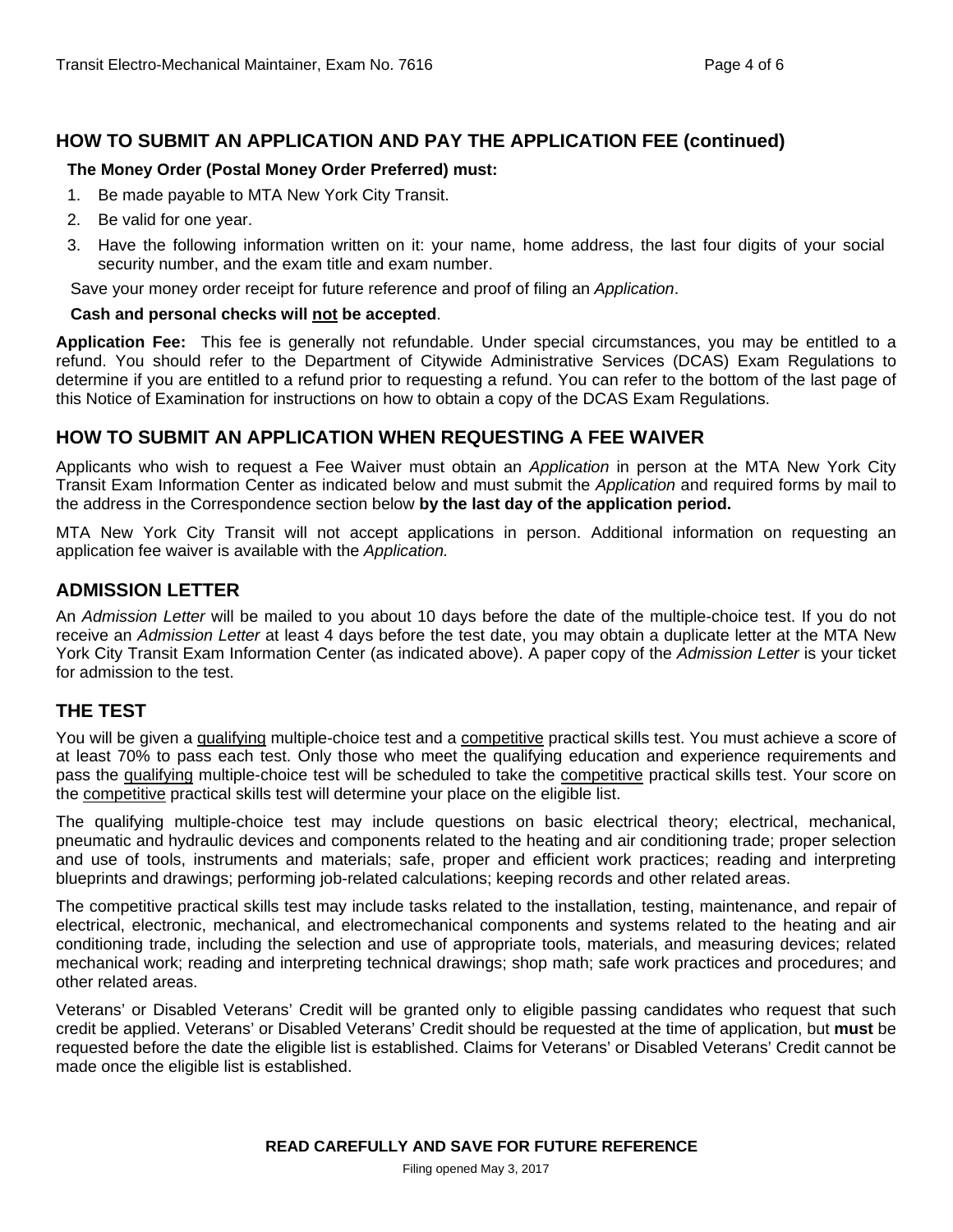## **TEST ADMINISTRATION GUIDELINES**

**Warning:** You are not permitted to enter the test site with cellular phones, beepers, pagers, cameras, portable media players, or other electronic devices. Calculators are permitted; however, they must be hand-held, battery or solar-powered, numeric only. Calculators with functions **other than** addition, subtraction, multiplication and division **are prohibited**. Electronic devices with an alphabetic keyboard or with word processing or data recording capabilities such as planners, organizers, etc. are prohibited. If you use any of these devices in the building at any time before, during or after the test, you may not receive your test results, your test score may be nullified, and your application fee will not be refunded.

You may not have any other person, including children, present with you while you are being processed for or taking the test and no one may wait inside the test site while you are taking the test.

**Required Identification:** You are required to bring one (1) form of valid (non-expired) signature and photo bearing identification to the test site. The name that was used to apply for the exam must match the first and last name on the photo ID. A list of acceptable identification documents is provided below. If you do not have an acceptable ID, you may be denied testing. Acceptable forms of identification (bring one) are as follows: state issued driver's license, state issued identification card, US Government issued passport, US Government issued military identification card, US Government issued Alien Registration Card, employer identification card with photo, or student identification card with photo.

**Leaving:** You must leave the test site once you finish the test. If you leave the test site after being fingerprinted but before finishing the test, you will not be permitted to re-enter. If you disregard this instruction and re-enter the test site, you may not receive your test results, your test score may be nullified, and your application fee will not be refunded.

# **THE TEST RESULTS**

If you meet the qualifying education and experience requirements and pass the qualifying multiple-choice test and the competitive practical skills test, your name will be placed in final score order on an eligible list and you will be given a list number. You will be notified by mail of your test results. You will be considered for appointment when your name is reached on the eligible list.

#### **SPECIAL ARRANGEMENTS**

**Special Test Accommodations:** If you plan to request special testing accommodations due to disability or an alternate test date due to your religious belief, follow the instructions included with your *Application* and mail your request to the address found in the "Correspondence" section below no later than 30 days prior to the scheduled test date.

**Make-Up Test:** You may apply for a make-up test if you cannot take the test on the scheduled test date for any of the following reasons:

- 1. Compulsory attendance before a public body;
- 2. On-the-job injury or illness caused by municipal employment where you are an officer or employee of the City;
- 3. Absence from the test within one week following the death of a spouse, domestic partner, parent, sibling, child or child of a domestic partner where you are an officer or employee of the City;
- 4. Absence due to ordered military duty;
- 5. A clear error for which MTA New York City Transit is responsible; or
- 6. A temporary disability, pregnancy-related, or child-birth-related condition preventing you from taking the test.